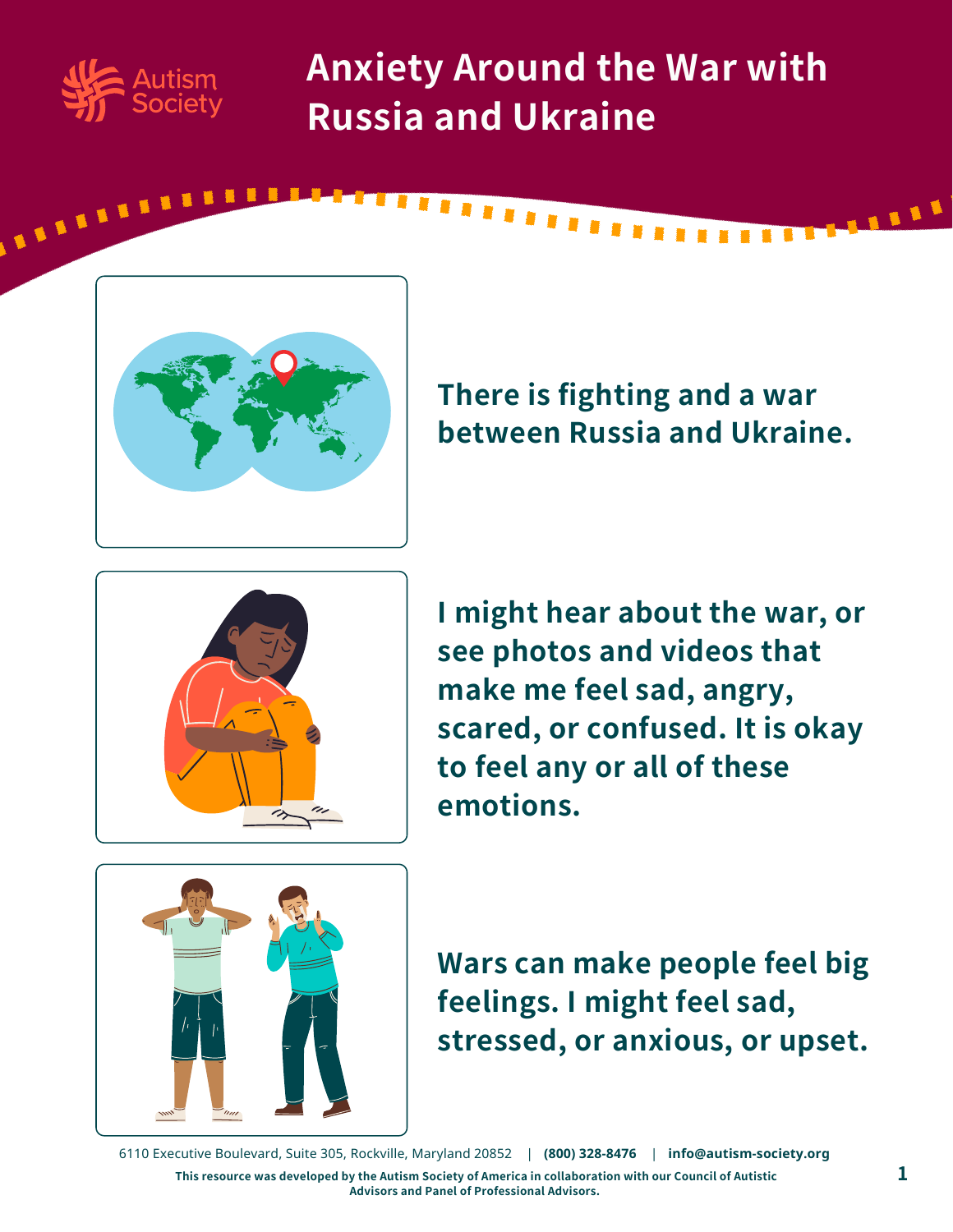

**ALLARATE** 

**Anxiety Around the War with Russia and Ukraine**

,,,,,,,,,



**Sometimes when people have many big feelings, it can be hard to do ordinary things like getting out of bed, going to school or work, or being in my community.**



**If I feel upset, or if I have questions, I can ask someone I trust for help.**



**Talking to a parent, friend, therapist, teacher or someone I trust might make me feel better.**

6110 Executive Boulevard, Suite 305, Rockville, Maryland 20852 | **(800) 328-8476** | **[info@autism-society.org](https://autismsociety.org/)**

This resource was developed by the Autism Society of America in collaboration with our Council of Autistic **Advisors and Panel of Professional Advisors.**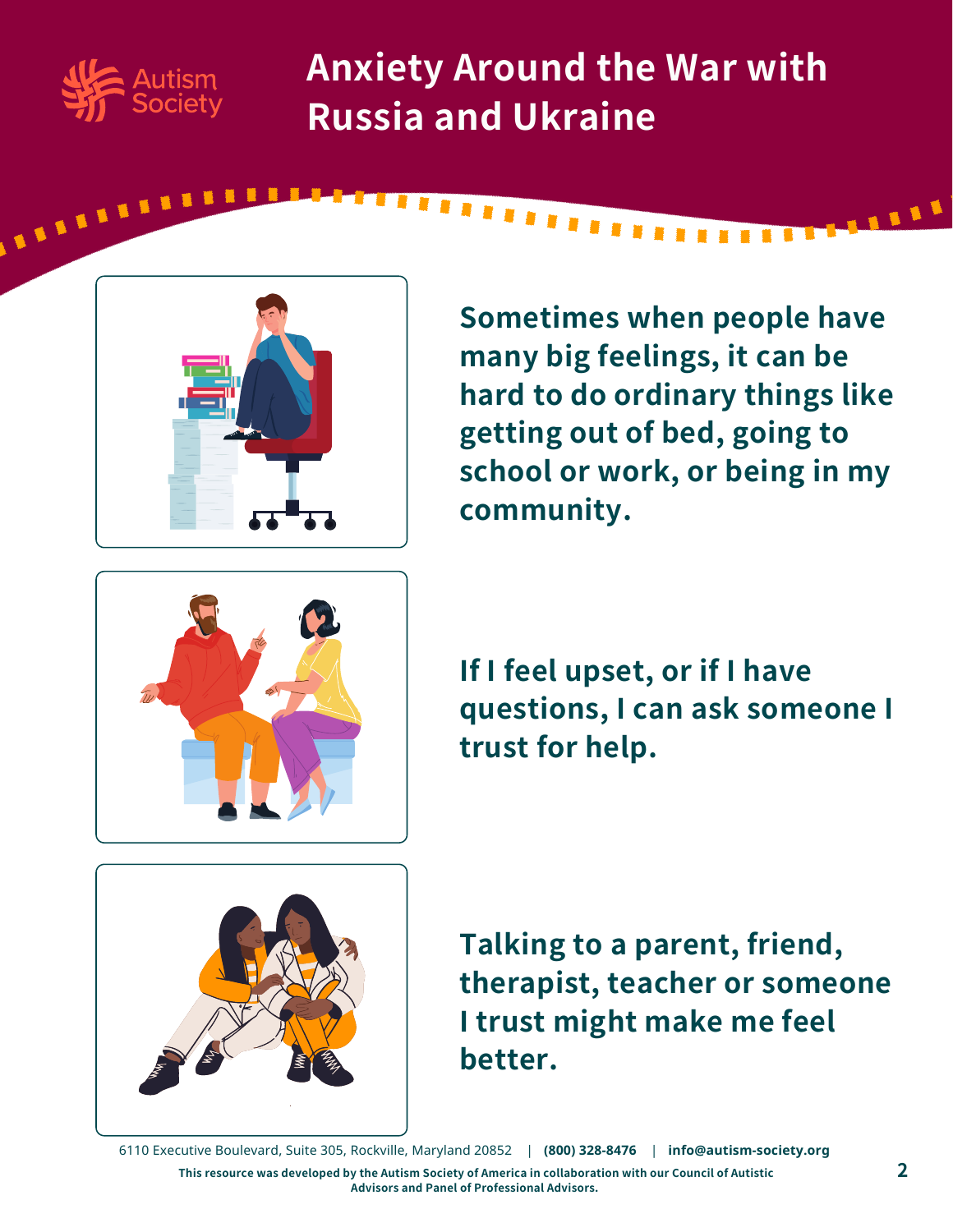

**ALLELLE** 

**Anxiety Around the War with Russia and Ukraine**

,,,,,,,,,



**There are support groups where I can talk about my feelings with other people who are also upset about the war.**



**I can ask for help finding a support group in person or online.**



**Sometimes, when people feel very sad, stressed, angry, or anxious for a long time, they need help to feel better.**

6110 Executive Boulevard, Suite 305, Rockville, Maryland 20852 | **(800) 328-8476** | **[info@autism-society.org](https://autismsociety.org/)**

This resource was developed by the Autism Society of America in collaboration with our Council of Autistic **Advisors and Panel of Professional Advisors.**